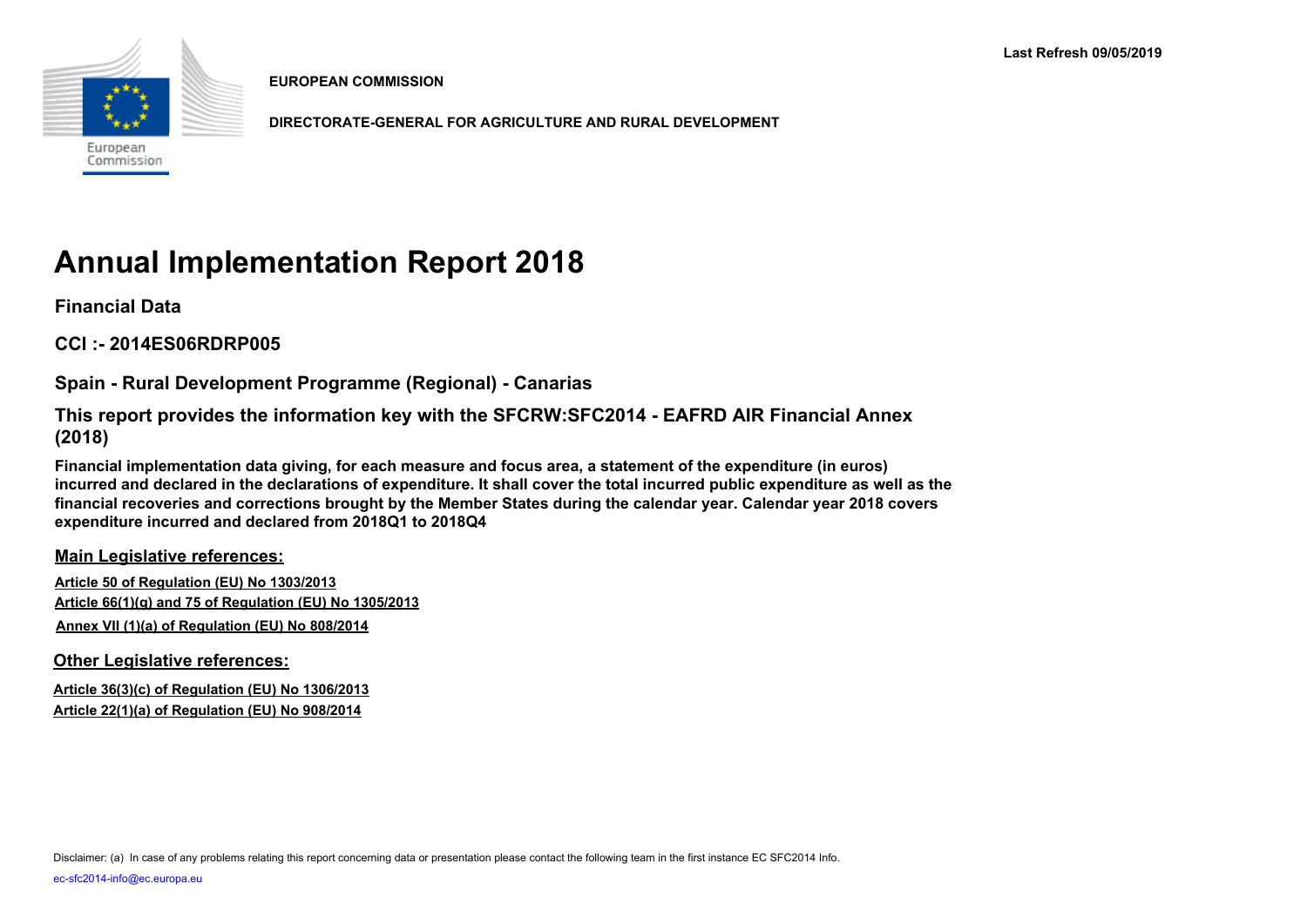#### Table 1.1 - Financial implementation per focus area (2018Q1 to 2018Q4)

\*Disclaimer: Data are those submitted by the Paying Agency in the quarterly declarations of expenditure

## **Measure code: M01 (Knowledge)**

| <b>Union Contribution</b><br>(EAFRD) before<br>adjustments |                            |                               |                            | <b>Union contribution (EAFRD)</b><br>financial and other adjustments | <b>Total Union</b><br><b>Contribution</b>                 |                             |                              |
|------------------------------------------------------------|----------------------------|-------------------------------|----------------------------|----------------------------------------------------------------------|-----------------------------------------------------------|-----------------------------|------------------------------|
| <b>Focus Area / Priority</b>                               | 01/01/2018 -<br>31/03/2018 | 01/04/2018<br>٠<br>30/06/2018 | 01/07/2018 -<br>15/10/2018 | 16/10/2018 -<br>31/12/2018                                           | <b>Irregularities or</b><br>negligence<br>recovered by MS | <b>Other</b><br>adjustments | (EAFRD) after<br>adjustments |
| 2A                                                         |                            |                               |                            |                                                                      |                                                           |                             | 0.00                         |
| 2B                                                         |                            |                               |                            |                                                                      |                                                           |                             | 0.00                         |
| 3A                                                         |                            |                               |                            |                                                                      |                                                           |                             | 0.00                         |
| 3B                                                         |                            |                               |                            |                                                                      |                                                           |                             | 0.00                         |
| <b>5A</b>                                                  |                            |                               |                            |                                                                      |                                                           |                             | 0.00                         |
| 5B                                                         |                            |                               |                            |                                                                      |                                                           |                             | 0.00                         |
| <b>5C</b>                                                  |                            |                               |                            |                                                                      |                                                           |                             | 0.00                         |
| 5D                                                         |                            |                               |                            |                                                                      |                                                           |                             | 0.00                         |
| 5E                                                         |                            | 10,553.16                     |                            |                                                                      |                                                           |                             | 10,553.16                    |
| 6A                                                         |                            |                               |                            |                                                                      |                                                           |                             | 0.00                         |
| 6B                                                         |                            |                               |                            |                                                                      |                                                           |                             | 0.00                         |
| 6C                                                         |                            |                               |                            |                                                                      |                                                           |                             | 0.00                         |
| <b>P4</b>                                                  |                            |                               |                            |                                                                      |                                                           |                             | 0.00                         |
| <b>TOTAL</b>                                               |                            | 10,553.16                     |                            |                                                                      |                                                           |                             | 10,553.16                    |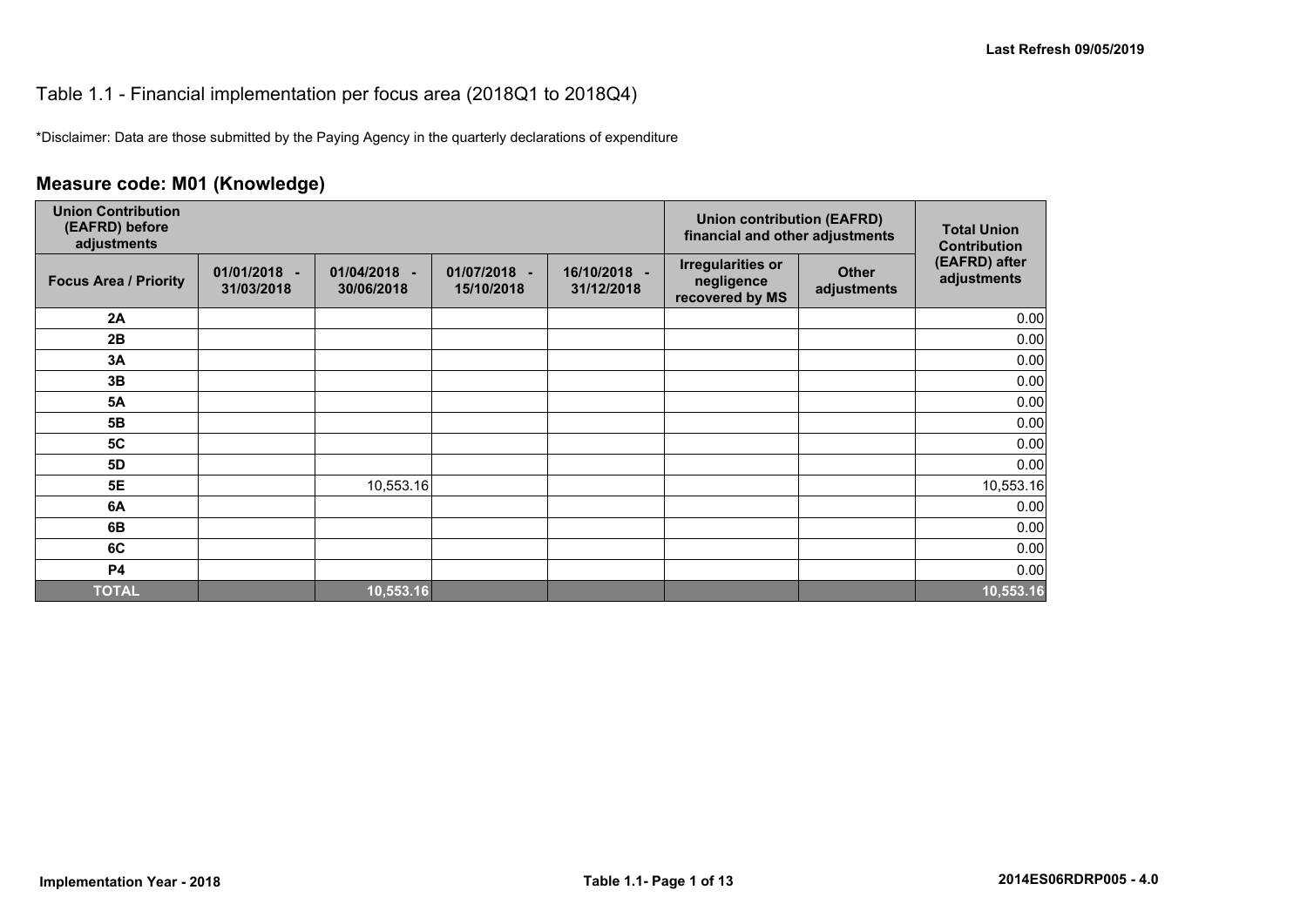## **Measure code: M02 (Advisory services)**

| <b>Union Contribution</b><br>(EAFRD) before<br>adjustments |                              |                              |                            | <b>Union contribution (EAFRD)</b><br>financial and other adjustments | <b>Total Union</b><br><b>Contribution</b>                 |                             |                              |
|------------------------------------------------------------|------------------------------|------------------------------|----------------------------|----------------------------------------------------------------------|-----------------------------------------------------------|-----------------------------|------------------------------|
| <b>Focus Area / Priority</b>                               | $01/01/2018 -$<br>31/03/2018 | $01/04/2018 -$<br>30/06/2018 | 01/07/2018 -<br>15/10/2018 | 16/10/2018 -<br>31/12/2018                                           | <b>Irregularities or</b><br>negligence<br>recovered by MS | <b>Other</b><br>adjustments | (EAFRD) after<br>adjustments |
| 2A                                                         |                              |                              |                            |                                                                      |                                                           |                             | 0.00                         |
| 2B                                                         |                              |                              |                            |                                                                      |                                                           |                             | 0.00                         |
| 3A                                                         |                              |                              |                            |                                                                      |                                                           |                             | 0.00                         |
| 3B                                                         |                              |                              |                            |                                                                      |                                                           |                             | 0.00                         |
| <b>5A</b>                                                  |                              |                              |                            |                                                                      |                                                           |                             | 0.00                         |
| 5B                                                         |                              |                              |                            |                                                                      |                                                           |                             | 0.00                         |
| 5C                                                         |                              |                              |                            |                                                                      |                                                           |                             | 0.00                         |
| <b>5D</b>                                                  |                              |                              |                            |                                                                      |                                                           |                             | 0.00                         |
| 5E                                                         |                              |                              |                            |                                                                      |                                                           |                             | 0.00                         |
| <b>P4</b>                                                  |                              |                              |                            |                                                                      |                                                           |                             | 0.00                         |
| <b>TOTAL</b>                                               |                              |                              |                            |                                                                      |                                                           |                             | 0.00                         |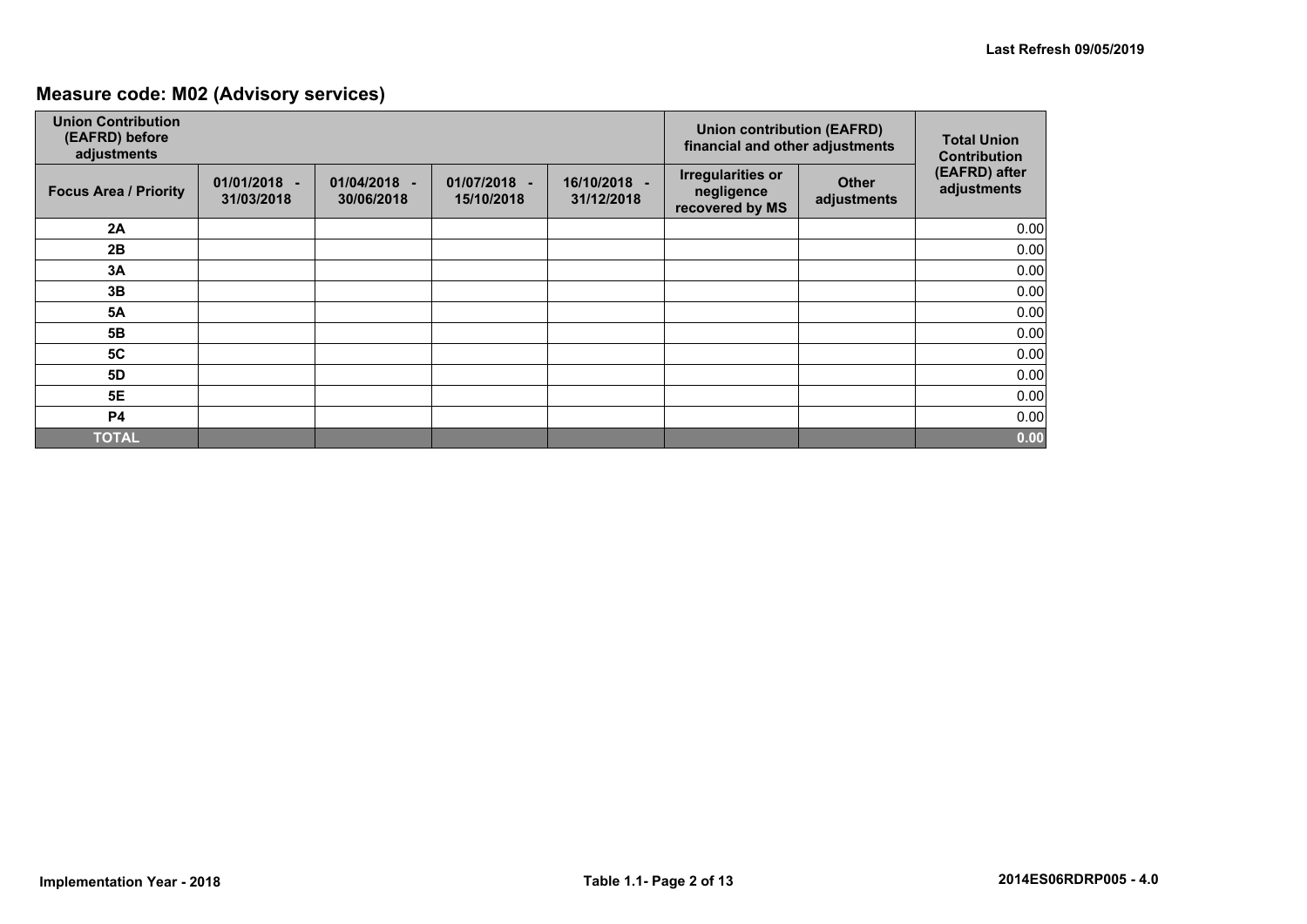## **Measure code: M03 (Quality schemes)**

| <b>Union Contribution</b><br>(EAFRD) before<br>adiustments |                              |                          |                            |                          | Union contribution (EAFRD)<br>financial and other adjustments |                             | <b>Total Union</b><br><b>Contribution</b> |
|------------------------------------------------------------|------------------------------|--------------------------|----------------------------|--------------------------|---------------------------------------------------------------|-----------------------------|-------------------------------------------|
| <b>Focus Area / Priority</b>                               | $01/01/2018 -$<br>31/03/2018 | 01/04/2018<br>30/06/2018 | 01/07/2018 -<br>15/10/2018 | 16/10/2018<br>31/12/2018 | <b>Irregularities or</b><br>negligence<br>recovered by MS     | <b>Other</b><br>adjustments | (EAFRD) after<br>adjustments              |
| 3A                                                         |                              | 95.949.88                |                            |                          |                                                               |                             | 95.949.88                                 |
| <b>TOTAL</b>                                               |                              | 95,949.88                |                            |                          |                                                               |                             | 95,949.88                                 |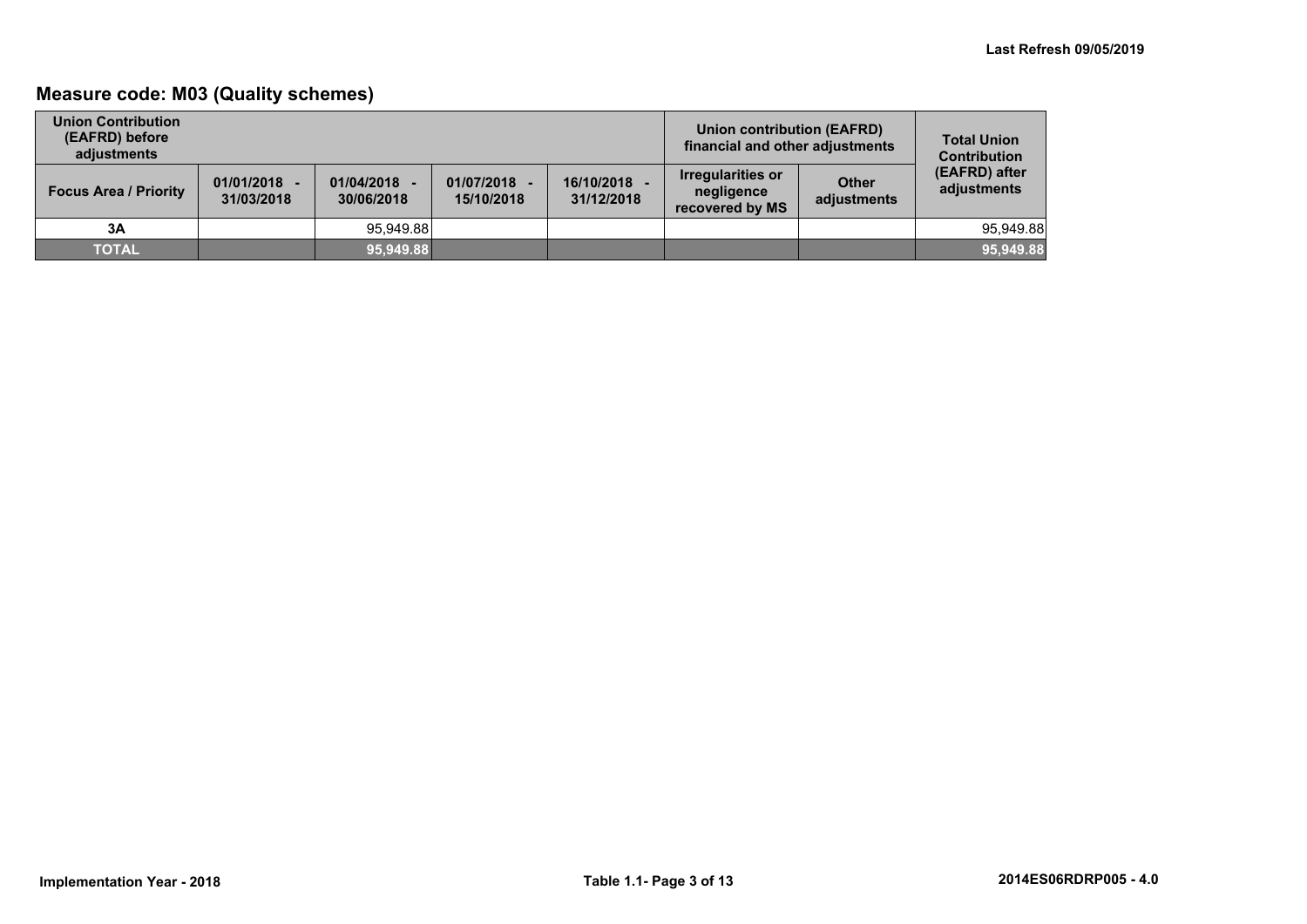## **Measure code: M04 (Physical Investment)**

| <b>Union Contribution</b><br>(EAFRD) before<br>adjustments |                              |                          |                            |                            | <b>Union contribution (EAFRD)</b><br>financial and other adjustments |                             | <b>Total Union</b><br><b>Contribution</b> |
|------------------------------------------------------------|------------------------------|--------------------------|----------------------------|----------------------------|----------------------------------------------------------------------|-----------------------------|-------------------------------------------|
| <b>Focus Area / Priority</b>                               | $01/01/2018 -$<br>31/03/2018 | 01/04/2018<br>30/06/2018 | 01/07/2018 -<br>15/10/2018 | 16/10/2018 -<br>31/12/2018 | <b>Irregularities or</b><br>negligence<br>recovered by MS            | <b>Other</b><br>adjustments | (EAFRD) after<br>adjustments              |
| 2A                                                         | 688,993.42                   | 2,382,414.40             | 1,218,840.30               | 2,164,778.39               | $-8,467.90$                                                          |                             | 6,446,558.61                              |
| 2B                                                         | 0.00                         | 1,233,440.02             | 987,889.88                 | 1,834,246.30               |                                                                      |                             | 4,055,576.20                              |
| 3A                                                         | 0.00                         |                          |                            | 0.00                       |                                                                      |                             | 0.00                                      |
| <b>5A</b>                                                  | 291,567.93                   | 2,269,972.35             | 368,515.26                 | 1,564,594.55               | $-1,225.71$                                                          |                             | 4,493,424.38                              |
| 5B                                                         | 23,934.88                    | 2,384,243.23             | 44,867.92                  | 455,109.55                 | $-1,479.25$                                                          |                             | 2,906,676.33                              |
| 5C                                                         | 38,530.21                    | 116,153.58               | 28,398.76                  | 21,770.56                  |                                                                      |                             | 204,853.11                                |
| 5D                                                         |                              |                          |                            |                            |                                                                      |                             | 0.00                                      |
| 6A                                                         | 197,178.24                   |                          |                            |                            |                                                                      |                             | 197,178.24                                |
| <b>P4</b>                                                  | 0.00                         | 28,140.13                |                            |                            |                                                                      |                             | 28,140.13                                 |
| <b>TOTAL</b>                                               | 1,240,204.68                 | 8,414,363.71             | 2,648,512.12               | 6,040,499.35               | $-11,172.86$                                                         |                             | 18,332,407.00                             |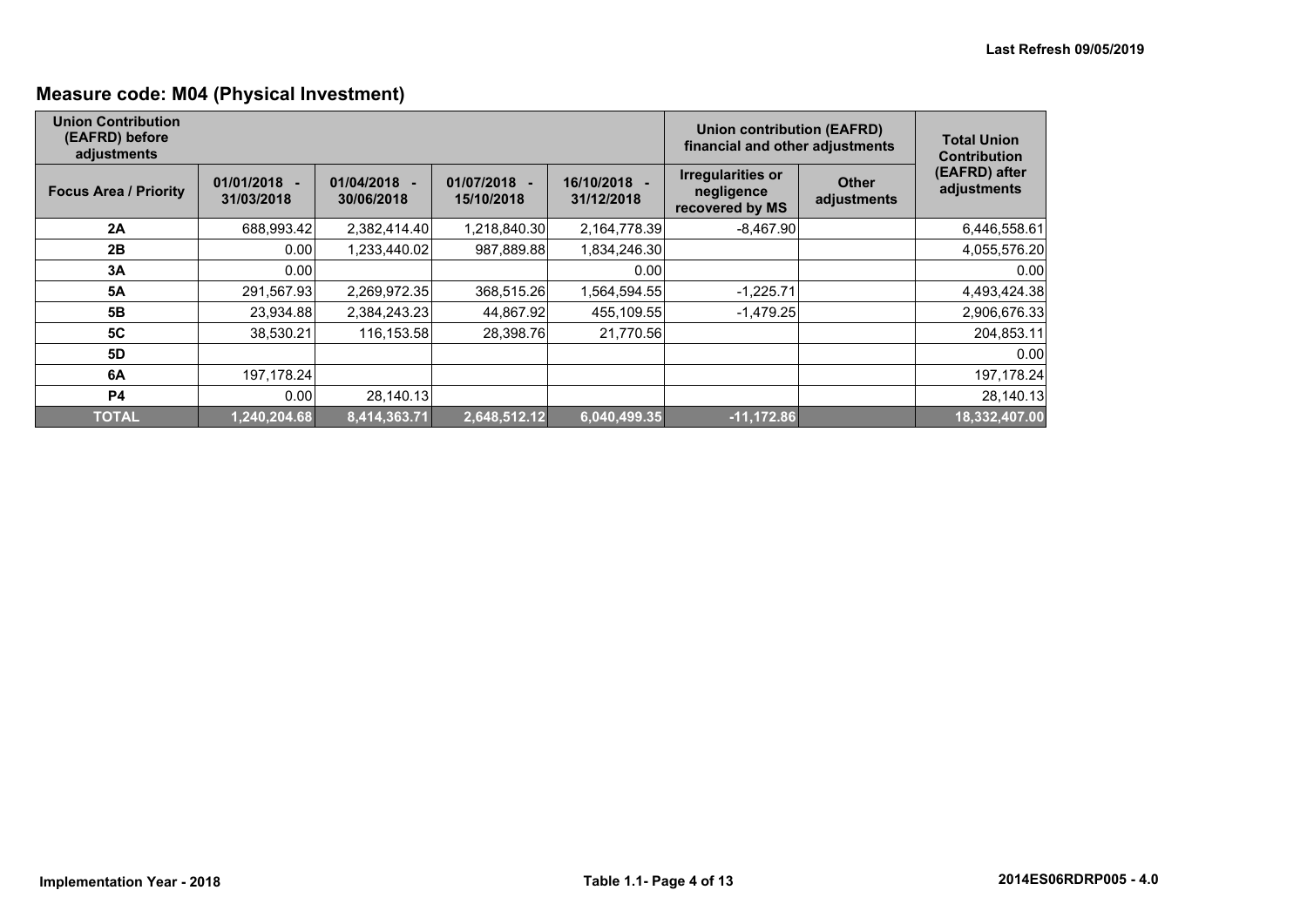## **Measure code: M05 (Restoring agricultural potential)**

| <b>Union Contribution</b><br>(EAFRD) before<br>adiustments |                              |                          |                            | Union contribution (EAFRD)<br>financial and other adjustments | <b>Total Union</b><br><b>Contribution</b>          |                             |                              |
|------------------------------------------------------------|------------------------------|--------------------------|----------------------------|---------------------------------------------------------------|----------------------------------------------------|-----------------------------|------------------------------|
| <b>Focus Area / Priority</b>                               | $01/01/2018 -$<br>31/03/2018 | 01/04/2018<br>30/06/2018 | 01/07/2018 -<br>15/10/2018 | 16/10/2018<br>31/12/2018                                      | Irregularities or<br>negligence<br>recovered by MS | <b>Other</b><br>adjustments | (EAFRD) after<br>adjustments |
| 3B                                                         |                              |                          |                            |                                                               |                                                    |                             | 0.00                         |
| <b>TOTAL</b>                                               |                              |                          |                            |                                                               |                                                    |                             | 0.00                         |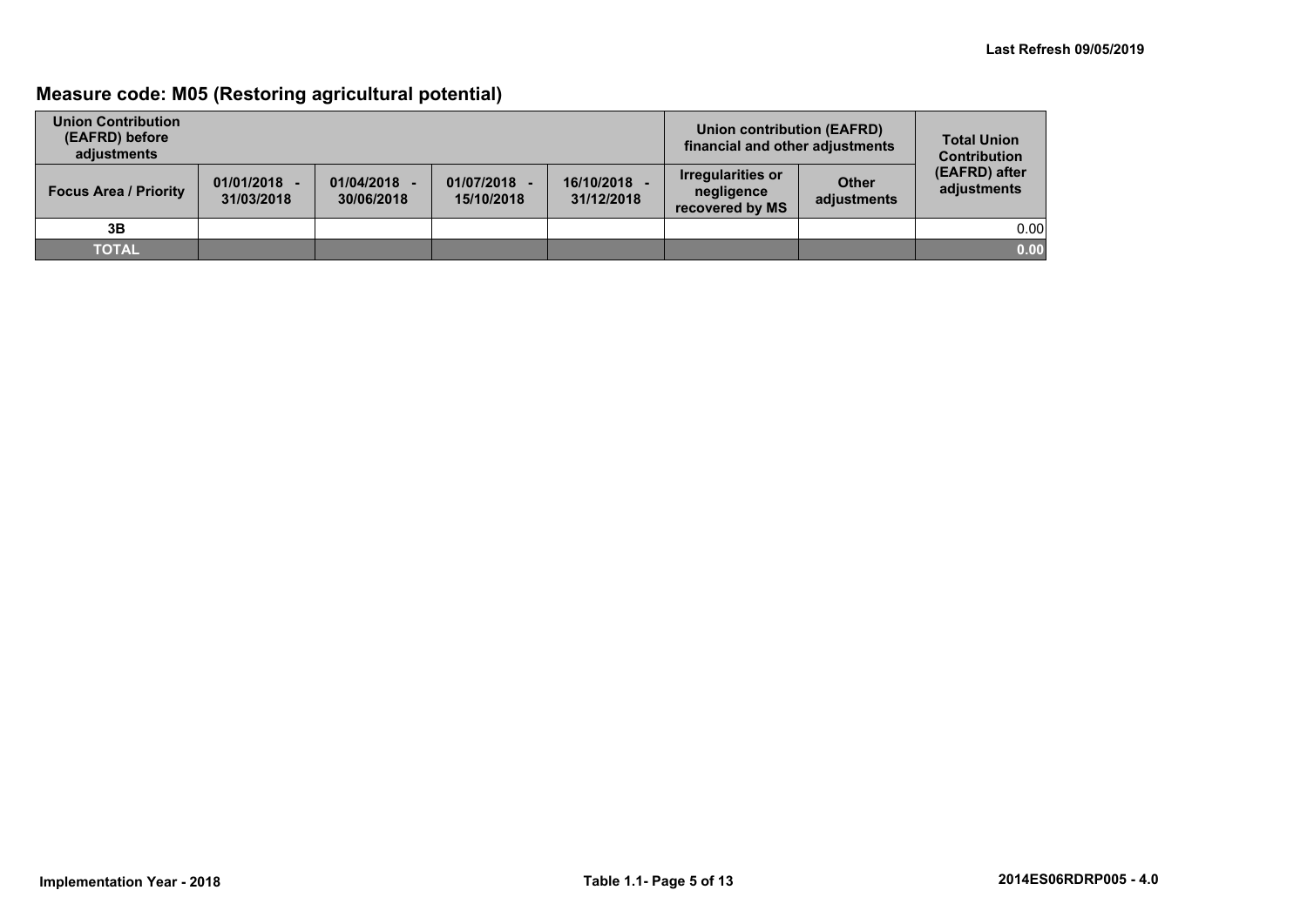## **Measure code: M06 (Farm and business development)**

| <b>Union Contribution</b><br>(EAFRD) before<br>adjustments |                              |                                            |                          |                            | <b>Union contribution (EAFRD)</b><br>financial and other adjustments |                             | <b>Total Union</b><br><b>Contribution</b> |
|------------------------------------------------------------|------------------------------|--------------------------------------------|--------------------------|----------------------------|----------------------------------------------------------------------|-----------------------------|-------------------------------------------|
| <b>Focus Area / Priority</b>                               | $01/01/2018 -$<br>31/03/2018 | 01/04/2018<br>$\overline{a}$<br>30/06/2018 | 01/07/2018<br>15/10/2018 | 16/10/2018 -<br>31/12/2018 | <b>Irregularities or</b><br>negligence<br>recovered by MS            | <b>Other</b><br>adjustments | (EAFRD) after<br>adjustments              |
| 2B                                                         | 4,453,999.98                 | 814,300.00                                 | 206,456.50               | 72,250.00                  | $-47,600.00$                                                         |                             | 5,499,406.48                              |
| 5Β                                                         |                              |                                            |                          |                            |                                                                      |                             | 0.00                                      |
| <b>5C</b>                                                  |                              |                                            |                          |                            |                                                                      |                             | 0.00                                      |
| 5D                                                         |                              |                                            |                          |                            |                                                                      |                             | 0.00                                      |
| 6A                                                         |                              |                                            |                          |                            |                                                                      |                             | 0.00                                      |
| <b>TOTAL</b>                                               | 4,453,999.98                 | 814,300.00                                 | 206,456.50               | 72,250.00                  | $-47,600.00$                                                         |                             | 5,499,406.48                              |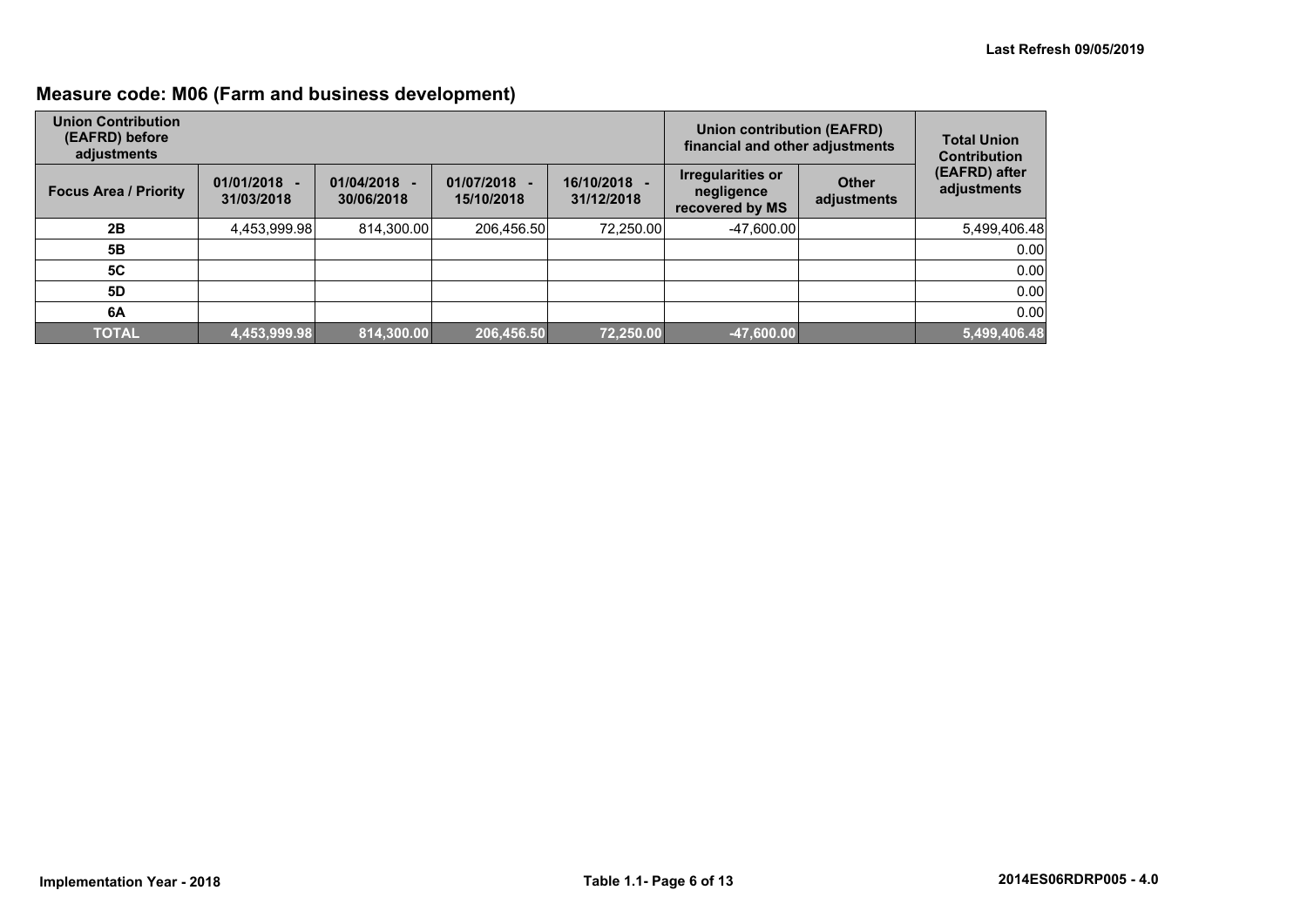## **Measure code: M07 (Basic services)**

| <b>Union Contribution</b><br>(EAFRD) before<br>adjustments |                              |                          |                            | <b>Union contribution (EAFRD)</b><br>financial and other adjustments |                                                           | <b>Total Union</b><br><b>Contribution</b> |                              |
|------------------------------------------------------------|------------------------------|--------------------------|----------------------------|----------------------------------------------------------------------|-----------------------------------------------------------|-------------------------------------------|------------------------------|
| <b>Focus Area / Priority</b>                               | $01/01/2018 -$<br>31/03/2018 | 01/04/2018<br>30/06/2018 | 01/07/2018 -<br>15/10/2018 | 16/10/2018 -<br>31/12/2018                                           | <b>Irregularities or</b><br>negligence<br>recovered by MS | <b>Other</b><br>adjustments               | (EAFRD) after<br>adjustments |
| 5Β                                                         |                              |                          |                            |                                                                      |                                                           |                                           | 0.00                         |
| 5C                                                         |                              |                          |                            | 260,918.33                                                           |                                                           |                                           | 260,918.33                   |
| 6B                                                         |                              | 203,927.62               |                            | 1,814,544.79                                                         |                                                           |                                           | 2,018,472.41                 |
| P4                                                         |                              |                          |                            |                                                                      |                                                           |                                           | 0.00                         |
| <b>TOTAL</b>                                               |                              | 203,927.62               |                            | 2,075,463.12                                                         |                                                           |                                           | 2,279,390.74                 |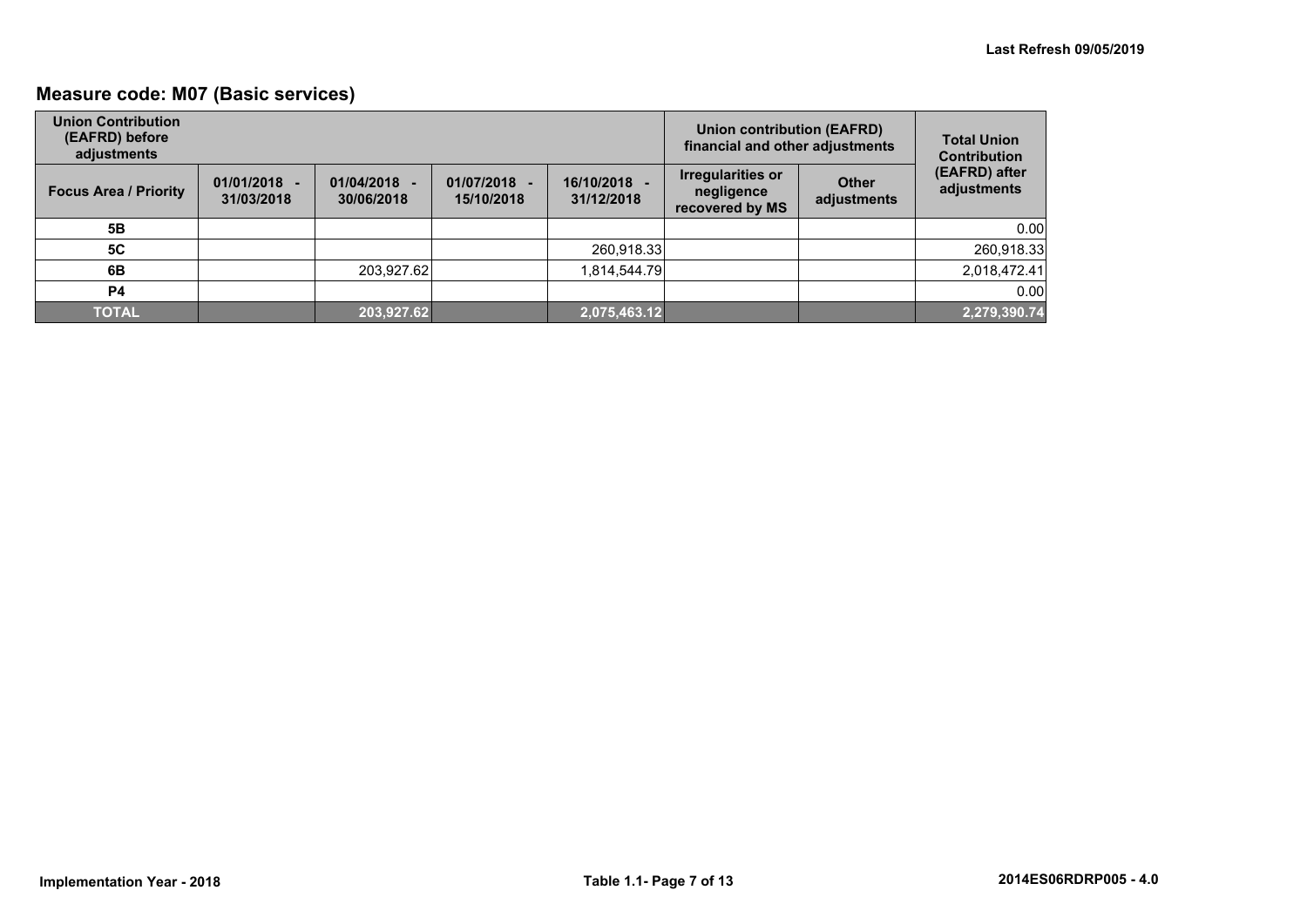## **Measure code: M08 (Forest)**

| <b>Union Contribution</b><br>(EAFRD) before<br>adjustments |                              |                          |                            | <b>Union contribution (EAFRD)</b><br>financial and other adjustments | <b>Total Union</b><br><b>Contribution</b>          |                             |                              |
|------------------------------------------------------------|------------------------------|--------------------------|----------------------------|----------------------------------------------------------------------|----------------------------------------------------|-----------------------------|------------------------------|
| <b>Focus Area / Priority</b>                               | $01/01/2018 -$<br>31/03/2018 | 01/04/2018<br>30/06/2018 | 01/07/2018 -<br>15/10/2018 | 16/10/2018 -<br>31/12/2018                                           | Irregularities or<br>negligence<br>recovered by MS | <b>Other</b><br>adjustments | (EAFRD) after<br>adjustments |
| 5Β                                                         |                              |                          |                            |                                                                      |                                                    |                             | 0.00                         |
| <b>5C</b>                                                  |                              |                          |                            | 15,438.76                                                            |                                                    |                             | 15,438.76                    |
| 6A                                                         |                              |                          |                            |                                                                      |                                                    |                             | 0.00                         |
| P4                                                         |                              | 587,780.75               |                            | 1,772,724.72                                                         |                                                    |                             | 2,360,505.47                 |
| <b>TOTAL</b>                                               |                              | 587,780.75               |                            | 1,788,163.48                                                         |                                                    |                             | 2,375,944.23                 |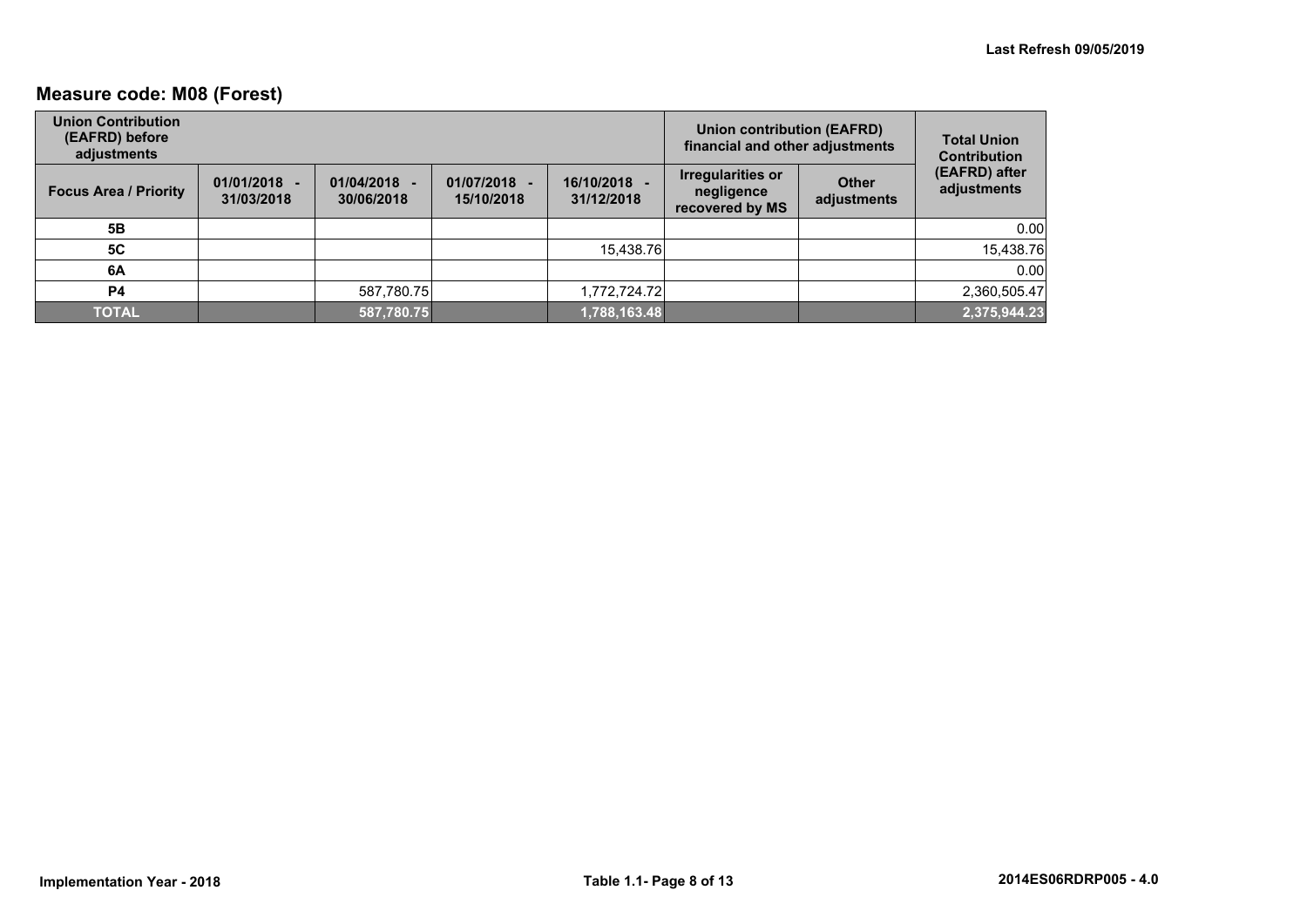## **Measure code: M10 (Agri-environment-climate)**

| <b>Union Contribution</b><br>(EAFRD) before<br>adiustments |                              |                          |                              | Union contribution (EAFRD)<br>financial and other adjustments | <b>Total Union</b><br><b>Contribution</b>                 |                             |                              |
|------------------------------------------------------------|------------------------------|--------------------------|------------------------------|---------------------------------------------------------------|-----------------------------------------------------------|-----------------------------|------------------------------|
| <b>Focus Area / Priority</b>                               | $01/01/2018 -$<br>31/03/2018 | 01/04/2018<br>30/06/2018 | $01/07/2018 -$<br>15/10/2018 | 16/10/2018 -<br>31/12/2018                                    | <b>Irregularities or</b><br>negligence<br>recovered by MS | <b>Other</b><br>adjustments | (EAFRD) after<br>adjustments |
| <b>P4</b>                                                  |                              | 3.362.767.01             |                              | 125.417.74                                                    | $-27.001.32$                                              |                             | 3,461,183.43                 |
| <b>TOTAL</b>                                               |                              | 3,362,767.01             |                              | 125,417.74                                                    | $-27,001.32$                                              |                             | 3,461,183.43                 |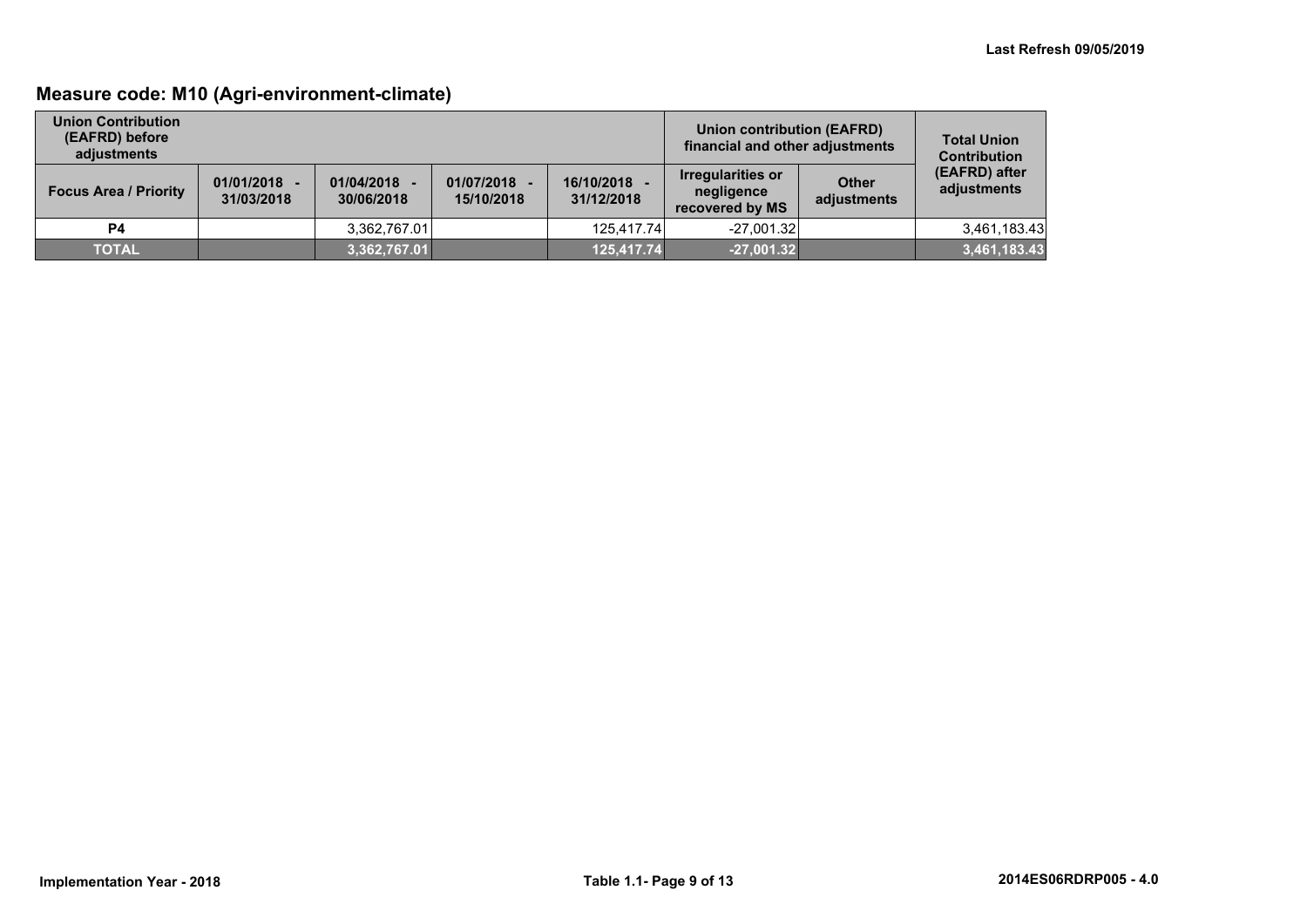## **Measure code: M11 (Organic Farming)**

| <b>Union Contribution</b><br>(EAFRD) before<br>adiustments |                              |                          |                            | Union contribution (EAFRD)<br>financial and other adjustments | <b>Total Union</b><br><b>Contribution</b>                 |                             |                              |
|------------------------------------------------------------|------------------------------|--------------------------|----------------------------|---------------------------------------------------------------|-----------------------------------------------------------|-----------------------------|------------------------------|
| <b>Focus Area / Priority</b>                               | $01/01/2018 -$<br>31/03/2018 | 01/04/2018<br>30/06/2018 | 01/07/2018 -<br>15/10/2018 | 16/10/2018 -<br>31/12/2018                                    | <b>Irregularities or</b><br>negligence<br>recovered by MS | <b>Other</b><br>adjustments | (EAFRD) after<br>adjustments |
| <b>P4</b>                                                  |                              |                          |                            |                                                               |                                                           |                             | 0.00                         |
| <b>TOTAL</b>                                               |                              |                          |                            |                                                               |                                                           |                             | 0.00                         |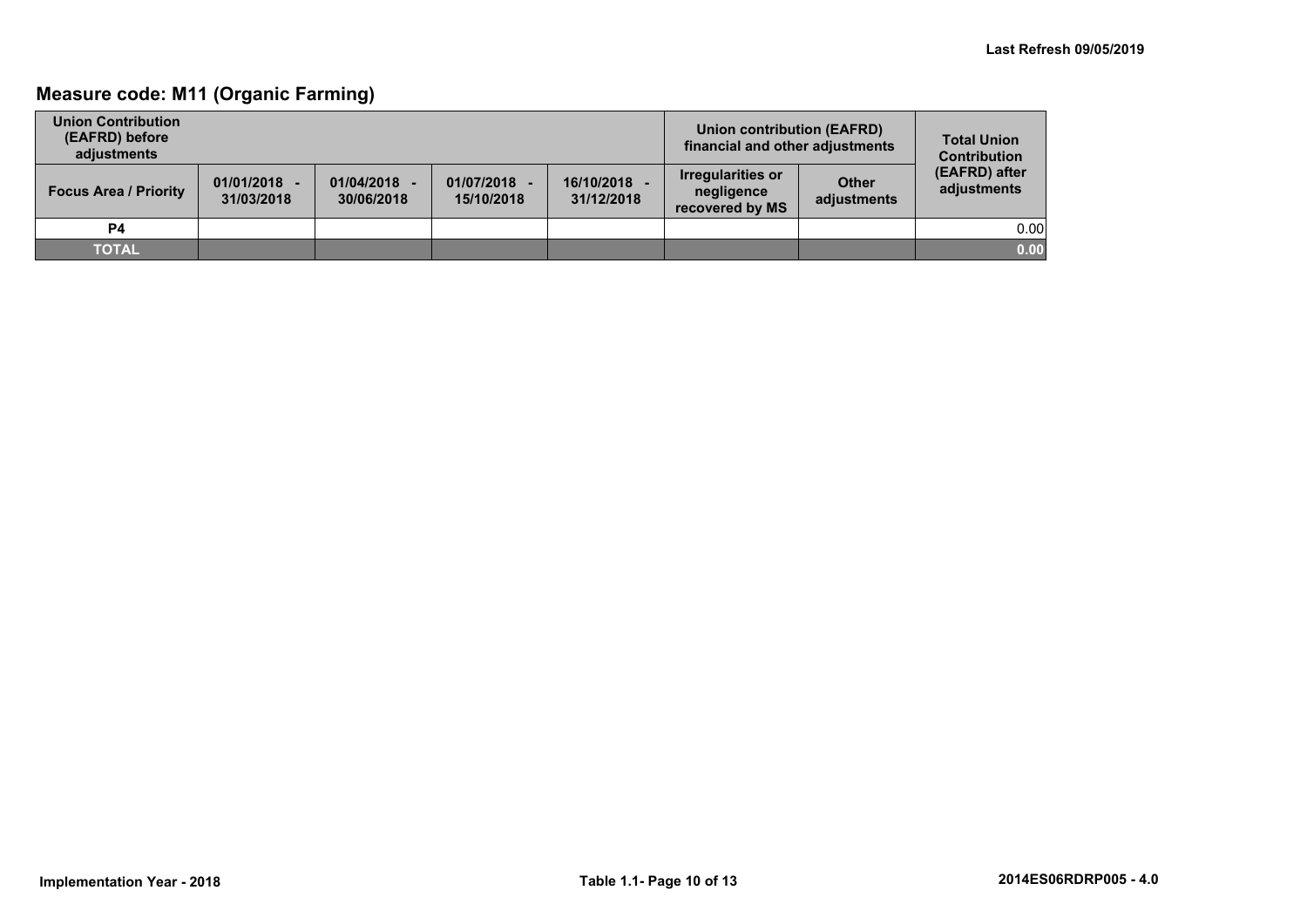## **Measure code: M16 (Cooperation)**

| <b>Union Contribution</b><br>(EAFRD) before<br>adjustments |                            |                            |                            | <b>Union contribution (EAFRD)</b><br>financial and other adjustments | <b>Total Union</b><br><b>Contribution</b>                 |                             |                              |
|------------------------------------------------------------|----------------------------|----------------------------|----------------------------|----------------------------------------------------------------------|-----------------------------------------------------------|-----------------------------|------------------------------|
| <b>Focus Area / Priority</b>                               | 01/01/2018 -<br>31/03/2018 | 01/04/2018 -<br>30/06/2018 | 01/07/2018 -<br>15/10/2018 | 16/10/2018 -<br>31/12/2018                                           | <b>Irregularities or</b><br>negligence<br>recovered by MS | <b>Other</b><br>adjustments | (EAFRD) after<br>adjustments |
| 2A                                                         |                            |                            |                            |                                                                      |                                                           |                             | 0.00                         |
| 2B                                                         |                            |                            |                            |                                                                      |                                                           |                             | 0.00                         |
| 3A                                                         |                            |                            |                            |                                                                      |                                                           |                             | 0.00                         |
| 3B                                                         |                            |                            |                            |                                                                      |                                                           |                             | 0.00                         |
| <b>5A</b>                                                  |                            |                            |                            |                                                                      |                                                           |                             | 0.00                         |
| 5B                                                         |                            |                            |                            |                                                                      |                                                           |                             | 0.00                         |
| <b>5C</b>                                                  |                            |                            |                            |                                                                      |                                                           |                             | 0.00                         |
| 5D                                                         |                            |                            |                            |                                                                      |                                                           |                             | 0.00                         |
| <b>5E</b>                                                  |                            |                            |                            |                                                                      |                                                           |                             | 0.00                         |
| 6A                                                         |                            |                            |                            |                                                                      |                                                           |                             | 0.00                         |
| 6B                                                         |                            |                            |                            |                                                                      |                                                           |                             | 0.00                         |
| 6C                                                         |                            |                            |                            |                                                                      |                                                           |                             | 0.00                         |
| <b>P4</b>                                                  |                            |                            |                            |                                                                      |                                                           |                             | 0.00                         |
| <b>TOTAL</b>                                               |                            |                            |                            |                                                                      |                                                           |                             | 0.00                         |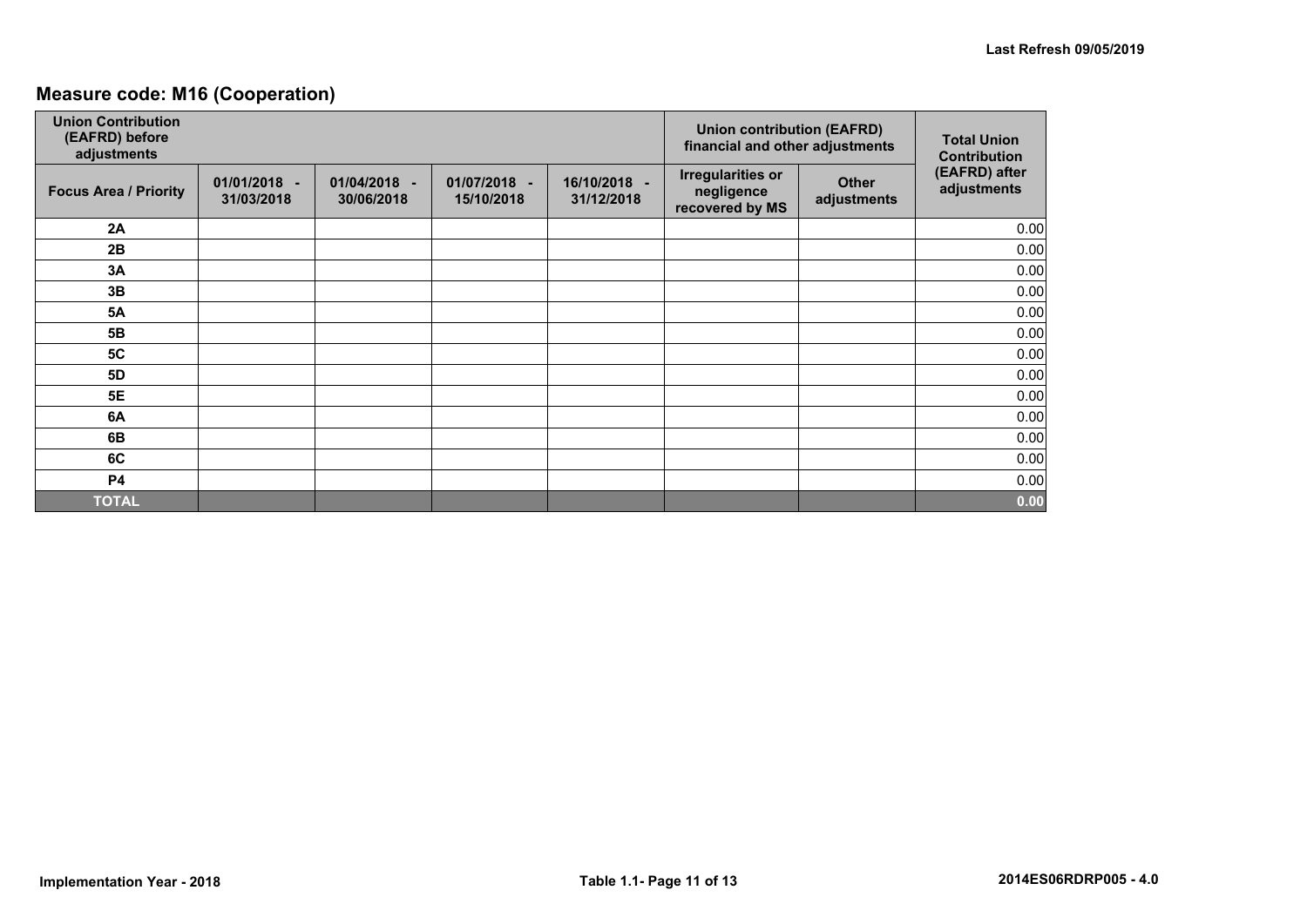## **Measure code: M19 (LEADER and CLLD)**

| <b>Union Contribution</b><br>(EAFRD) before<br>adiustments |                              |                          |                            | Union contribution (EAFRD)<br>financial and other adjustments | <b>Total Union</b><br><b>Contribution</b>                 |                             |                              |
|------------------------------------------------------------|------------------------------|--------------------------|----------------------------|---------------------------------------------------------------|-----------------------------------------------------------|-----------------------------|------------------------------|
| <b>Focus Area / Priority</b>                               | $01/01/2018 -$<br>31/03/2018 | 01/04/2018<br>30/06/2018 | 01/07/2018 -<br>15/10/2018 | 16/10/2018<br>31/12/2018                                      | <b>Irregularities or</b><br>negligence<br>recovered by MS | <b>Other</b><br>adjustments | (EAFRD) after<br>adjustments |
| 6B                                                         |                              | 86.379.02                |                            |                                                               |                                                           |                             | 86,379.02                    |
| <b>TOTAL</b>                                               |                              | 86.379.02                |                            |                                                               |                                                           |                             | 86,379.02                    |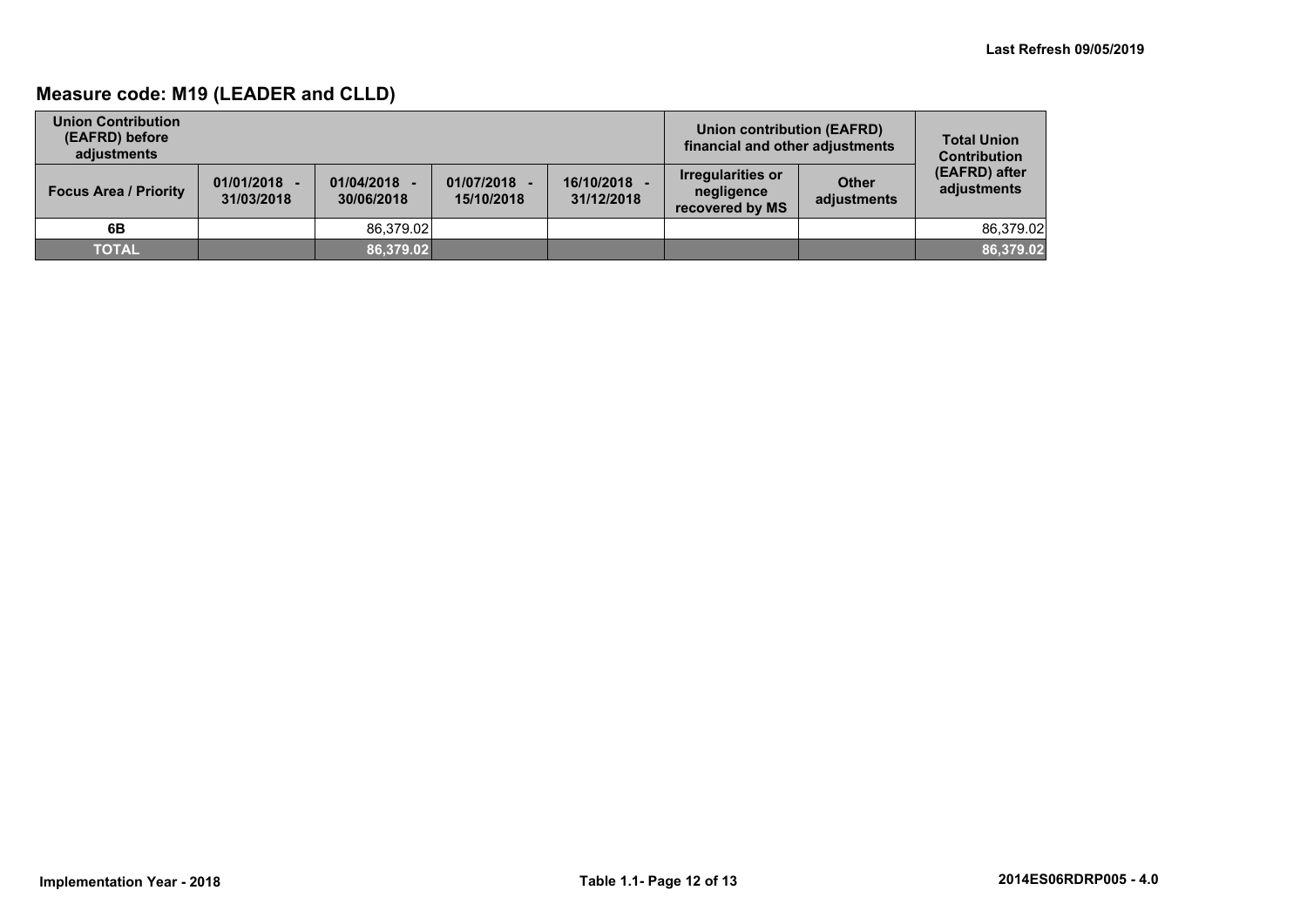## **Measure code: M20 (TA)**

| <b>Union Contribution</b><br>(EAFRD) before<br>adiustments |                              |                          |                            |                          |                                                    | <b>Union contribution (EAFRD)</b><br>financial and other adjustments |                              |  |
|------------------------------------------------------------|------------------------------|--------------------------|----------------------------|--------------------------|----------------------------------------------------|----------------------------------------------------------------------|------------------------------|--|
| <b>Focus Area / Priority</b>                               | $01/01/2018 -$<br>31/03/2018 | 01/04/2018<br>30/06/2018 | 01/07/2018 -<br>15/10/2018 | 16/10/2018<br>31/12/2018 | Irregularities or<br>negligence<br>recovered by MS | <b>Other</b><br>adjustments                                          | (EAFRD) after<br>adjustments |  |
| M20                                                        |                              | 0.00                     |                            |                          |                                                    |                                                                      | 0.00                         |  |
| <b>TOTAL</b>                                               |                              | 0.00                     |                            |                          |                                                    |                                                                      | 0.00                         |  |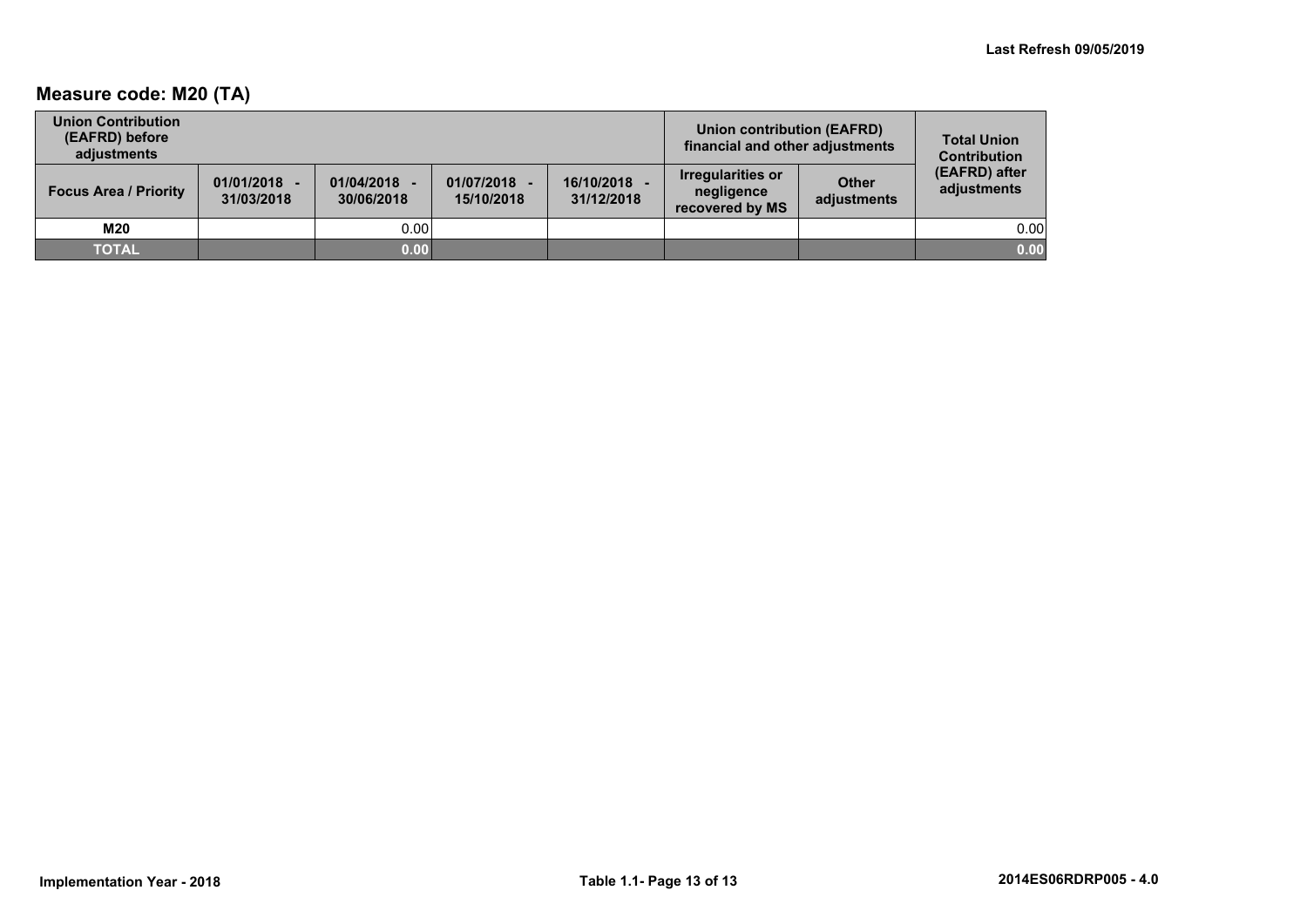## Table 1.2 - Financial Implementation per measure (2018Q1 to 2018Q4)

\*Disclaimer: Data are those submitted by the Paying Agency in the quarterly declarations of expenditure

| Measure code                           | <b>Total Public</b><br>expenditure<br>before<br>adjustments | <b>Union</b><br><b>Contribution</b><br>(EAFRD) before<br>adjustments | <b>Union</b><br>contribution<br>(EAFRD)<br>financial<br>adjustments | <b>Union</b><br>contribution<br>(EAFRD) other<br>adjustments | <b>Total Union</b><br><b>Contribution</b><br>(EAFRD) after<br>adjustments |
|----------------------------------------|-------------------------------------------------------------|----------------------------------------------------------------------|---------------------------------------------------------------------|--------------------------------------------------------------|---------------------------------------------------------------------------|
|                                        | (a')                                                        | (b')                                                                 | (c')                                                                | (d')                                                         | $(e') = (b') + (c') + (d')$                                               |
| M01 - Knowledge                        | 12,415.48                                                   | 10,553.16                                                            |                                                                     |                                                              | 10,553.16                                                                 |
| M02 - Advisory services                |                                                             |                                                                      |                                                                     |                                                              | 0.00                                                                      |
| <b>M03 - Quality schemes</b>           | 112,882.21                                                  | 95,949.88                                                            |                                                                     |                                                              | 95,949.88                                                                 |
| <b>M04 - Physical Investment</b>       | 21,580,682.19                                               | 18,343,579.86                                                        | $-11,172.86$                                                        |                                                              | 18,332,407.00                                                             |
| M05 - Restoring agricultural potential |                                                             |                                                                      |                                                                     |                                                              | 0.00                                                                      |
| M06 - Farm and business development    | 6,525,889.98                                                | 5,547,006.48                                                         | $-47,600.00$                                                        |                                                              | 5,499,406.48                                                              |
| <b>M07 - Basic services</b>            | 2,681,636.17                                                | 2,279,390.74                                                         |                                                                     |                                                              | 2,279,390.74                                                              |
| M08 - Forest                           | 2,795,228.50                                                | 2,375,944.23                                                         |                                                                     |                                                              | 2,375,944.23                                                              |
| M10 - Agri-environment-climate         | 4,103,746.76                                                | 3,488,184.75                                                         | $-27,001.32$                                                        |                                                              | 3,461,183.43                                                              |
| M11 - Organic Farming                  |                                                             |                                                                      |                                                                     |                                                              | 0.00                                                                      |
| M16 - Cooperation                      |                                                             |                                                                      |                                                                     |                                                              | 0.00                                                                      |
| M19 - LEADER and CLLD                  | 101,622.38                                                  | 86,379.02                                                            |                                                                     |                                                              | 86,379.02                                                                 |
| <b>M20 - TA</b>                        | 0.00                                                        | 0.00                                                                 |                                                                     |                                                              | 0.00                                                                      |
| <b>All Measures</b>                    | 37,914,103.67                                               | 32,226,988.12                                                        | $-85,774.18$                                                        |                                                              | 32, 141, 213. 94                                                          |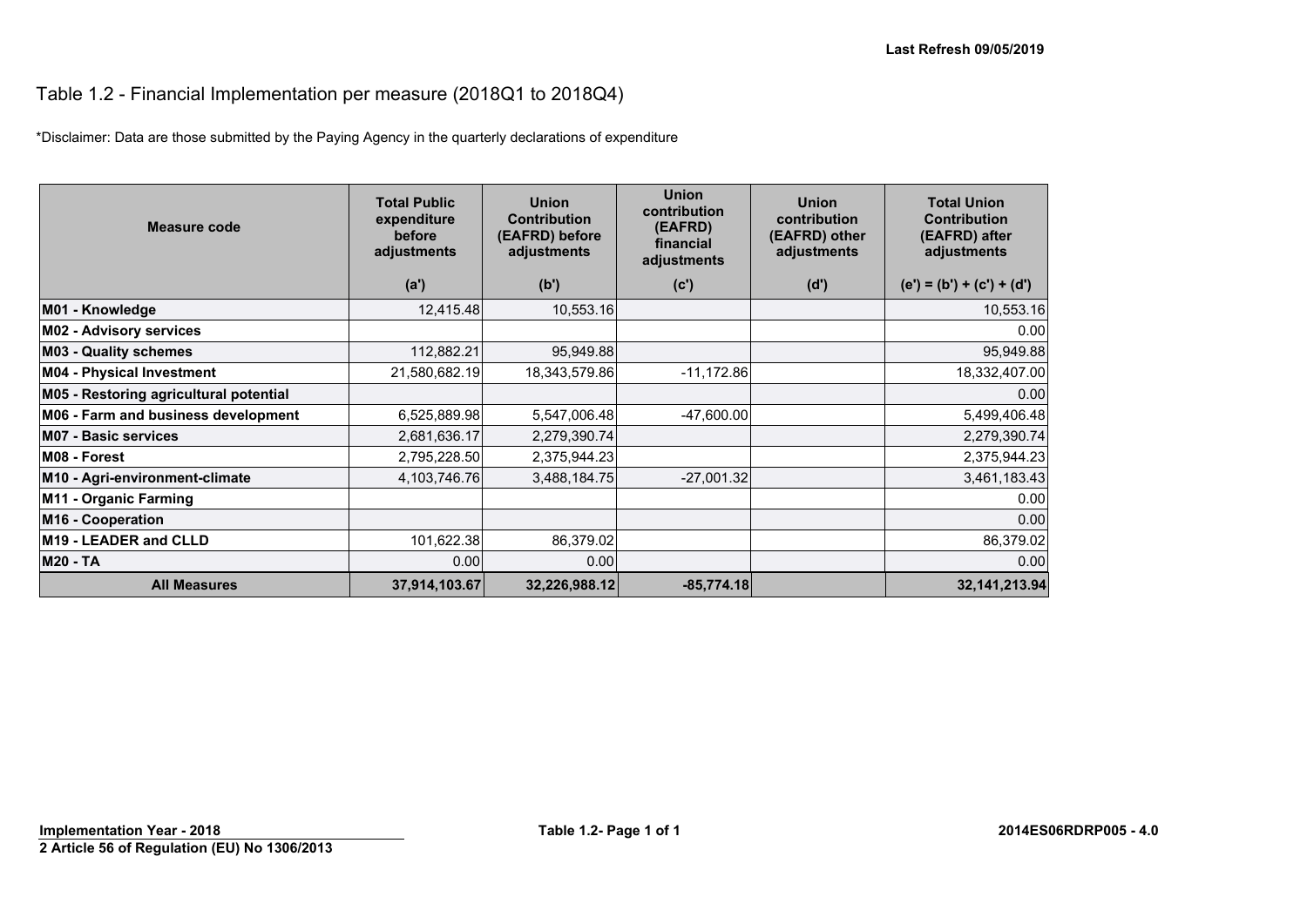#### Table 1.3 - Financial Implementation per measure (cumulative until 2018Q4)

\*Disclaimer: Data are those submitted by the Paying Agency in the quarterly declarations of expenditure

| <b>Measure code</b>                    | <b>Total Public</b><br>expenditure<br>before<br>adjustments | <b>Union</b><br><b>Contribution</b><br>(EAFRD) before<br>adjustments | <b>Union</b><br><b>Contribution</b><br>(EAFRD)<br>financial<br>adjustments | <b>Union</b><br><b>Contribution</b><br>(EAFRD) other<br>adjustments | <b>Total Union</b><br><b>Contribution</b><br>(EAFRD) after<br>adjustmetns |
|----------------------------------------|-------------------------------------------------------------|----------------------------------------------------------------------|----------------------------------------------------------------------------|---------------------------------------------------------------------|---------------------------------------------------------------------------|
|                                        | (a')                                                        | (b')                                                                 | (c')                                                                       | (d')                                                                | $(e') = (b') + (c') + (d')$                                               |
| M01 - Knowledge                        | 12,415.48                                                   | 10,553.16                                                            |                                                                            |                                                                     | 10,553.16                                                                 |
| <b>M02 - Advisory services</b>         | 472,918.92                                                  | 401,981.06                                                           |                                                                            |                                                                     | 401,981.06                                                                |
| <b>M03 - Quality schemes</b>           | 367,105.67                                                  | 312,039.82                                                           |                                                                            |                                                                     | 312,039.82                                                                |
| <b>M04 - Physical Investment</b>       | 37,996,268.95                                               | 32,296,828.63                                                        | $-12,012.49$                                                               |                                                                     | 32,284,816.14                                                             |
| M05 - Restoring agricultural potential | 0.00                                                        | 0.00                                                                 |                                                                            |                                                                     | 0.00                                                                      |
| M06 - Farm and business development    | 6,525,889.98                                                | 5,547,006.48                                                         | $-47,600.00$                                                               |                                                                     | 5,499,406.48                                                              |
| <b>M07 - Basic services</b>            | 2,681,636.17                                                | 2,279,390.74                                                         |                                                                            |                                                                     | 2,279,390.74                                                              |
| M08 - Forest                           | 2,795,228.50                                                | 2,375,944.23                                                         |                                                                            |                                                                     | 2,375,944.23                                                              |
| M10 - Agri-environment-climate         | 4,103,746.76                                                | 3,488,184.75                                                         | $-27,001.32$                                                               |                                                                     | 3,461,183.43                                                              |
| M11 - Organic Farming                  | 0.00                                                        | 0.00                                                                 |                                                                            |                                                                     | 0.00                                                                      |
| M <sub>16</sub> - Cooperation          | 0.00                                                        | 0.00                                                                 |                                                                            |                                                                     | 0.00                                                                      |
| M19 - LEADER and CLLD                  | 101,622.38                                                  | 86,379.02                                                            |                                                                            |                                                                     | 86,379.02                                                                 |
| <b>M20 - TA</b>                        | 788,607.33                                                  | 670,316.23                                                           |                                                                            |                                                                     | 670,316.23                                                                |
| <b>All Measures</b>                    | 55,845,440.14                                               | 47,468,624.12                                                        | $-86,613.81$                                                               |                                                                     | 47,382,010.31                                                             |